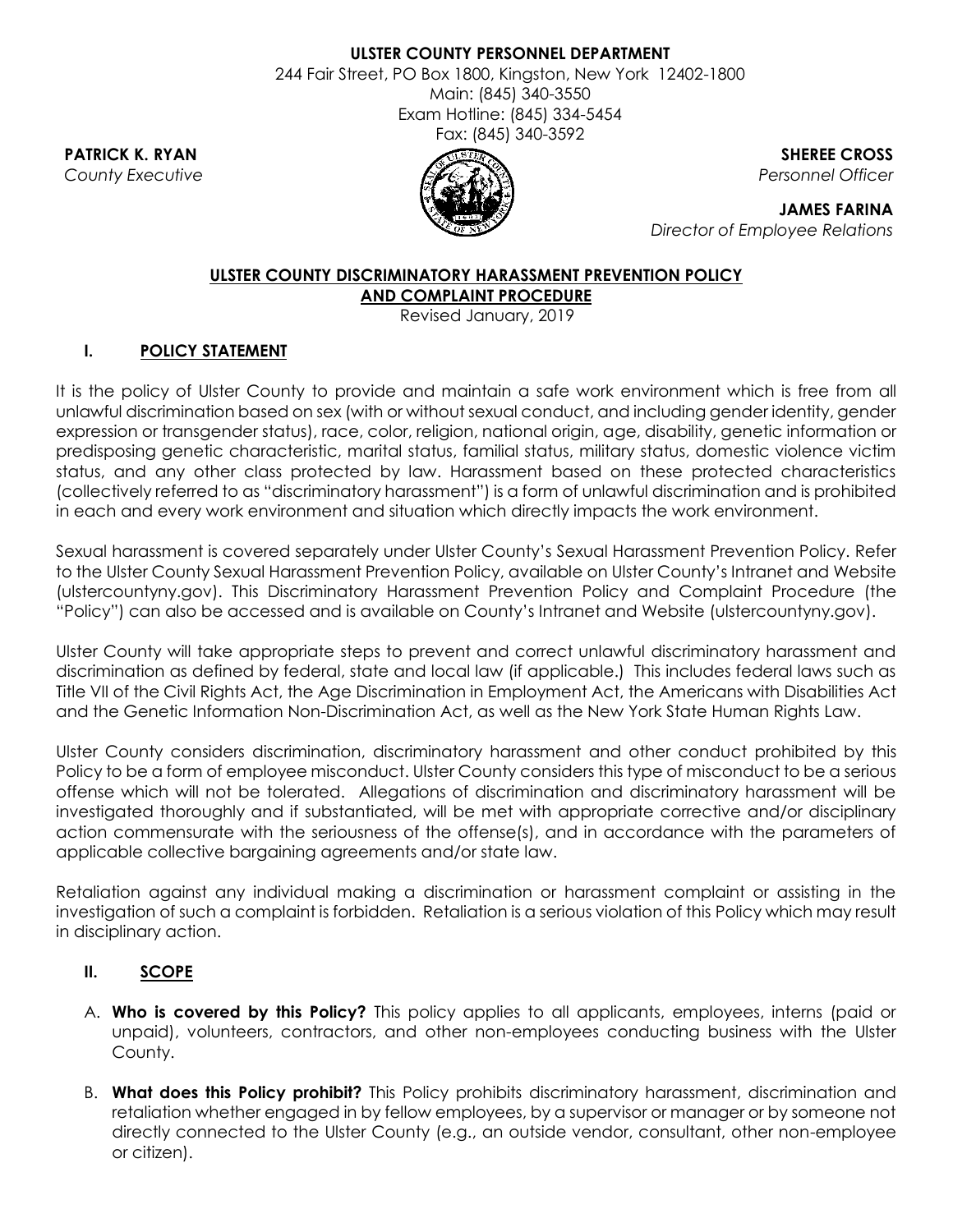- C. **Where can discrimination or discriminatory harassment occur?** Conduct prohibited by this Policy is unacceptable in the workplace and in any work-related setting outside the workplace, such as during business trips, business meetings, and business-related social events.
- D. All information gathered during an investigation of a complaint will be handled in a confidential manner, to the extent possible.
- E. This Policy does not preclude the filing of discrimination, discriminatory harassment or retaliation complaints with the New York State Division of Human Rights (DHR), the Federal Equal Employment Opportunity Commission (EEOC), or the pursuing of any other remedies as permitted by law.

#### **III. DEFINITIONS OF PROHIBITED CONDUCT**

#### **A. Discrimination**

Discrimination on the basis of any protected characteristic is prohibited. Discrimination includes any adverse employment action (termination, failure to hire, demotion, failure to promote, etc.) taken on the basis of sex (with or without sexual conduct, and including gender identity, gender expression or transgender status), race, color, religion, national origin, age, disability, genetic information or predisposing genetic characteristic, marital status, familial status, military status, domestic violence victim status, and any other class protected by law.

#### **B. Discriminatory Harassment**

Harassment on the basis of any protected characteristic is prohibited. Under this Policy, prohibited discriminatory harassment is verbal or physical conduct that is offensive to or shows hostility or aversion toward an individual because of a protected class or characteristic, and that: (i) has the purpose or effect of creating an intimidating, hostile or offensive work environment; (ii) has the purpose or effect of unreasonably interfering with an individual's work performance; or (iii) otherwise adversely affects an individual's employment opportunities.

#### **NOTE: Sexual harassment, including harassment on the basis of sex (including gender identity or transgender status) and sexual orientation is covered separately under the Ulster County Sexual Harassment Prevention Policy.**

Harassing conduct includes, but is not limited to: epithets, slurs or negative stereotyping; threatening, intimidating or hostile acts; denigrating jokes and display or circulation in the workplace (including through e-mail) of written or graphic material that denigrates or shows hostility or aversion toward an individual or group, based on an individual's protected class.

#### **C. Retaliation**

Retaliation against any individual for making a discriminatory or any harassment complaint or assisting in the investigation of such a complaint is prohibited by law and under this Policy. Unlawful retaliation can be any adverse employment action, including being discharged, disciplined, discriminated against, or any action that would keep or discourage anyone covered by this Policy from coming forward to make or support a claim of discrimination or discriminatory harassment. Adverse action need not be job-related or occur in the workplace to constitute unlawful retaliation.

Any employee, intern, volunteer, and non-employee who believes they have been subjected to retaliation should report this conduct in accordance with the same reporting procedures as are outlined below. These complaints of retaliation will be investigated in accordance with the same procedures utilized and described below. Individuals also may file complaints of retaliation with the federal or state enforcement agencies (EEOC or New York State Division of Human Rights.)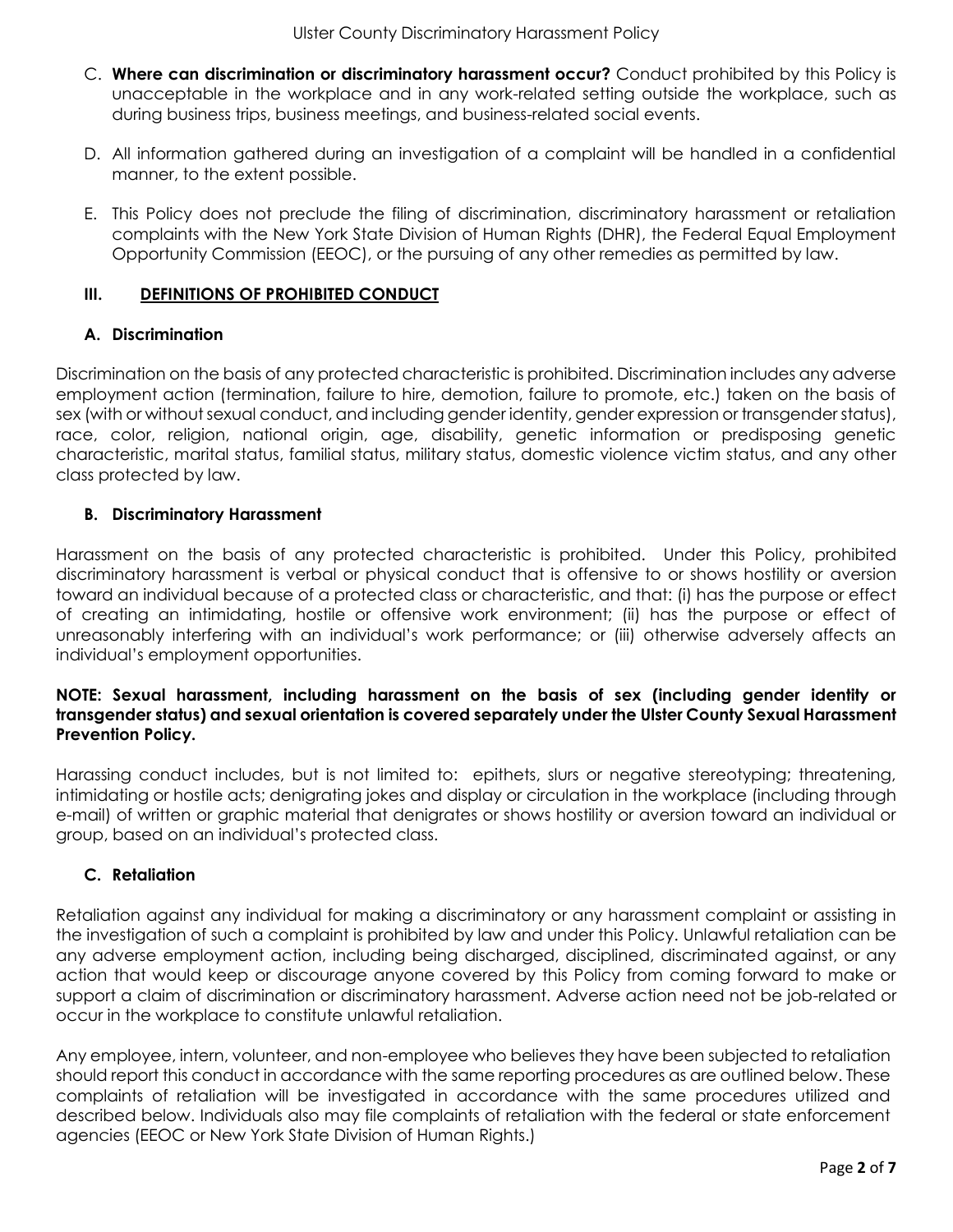Any individual found to have engaged in retaliation as defined in this Policy may be subject to disciplinary action up to and including termination, and/or other corrective or remedial action as necessary and permitted by an applicable collective bargaining agreement or state law.

## **IV. REPORTING PROCEDURES AND RESPONSIBILITIES**

### **A. Reporting Procedures**

**Preventing harassment is everyone's responsibility.** If an employee, intern, volunteer, or non-employee who witnesses or is subjected to a situation which he/she believes constitutes discriminatory harassment in violation of this Policy, Ulster County recommends that the person confront the harasser directly and advise the harasser that his/her behavior is not welcomed and will not be tolerated.

If an employee, intern, volunteer or non-employee who witnesses or is subjected to a situation which he/she believes constitutes discrimination or discriminatory harassment, he/she should file a complaint with the Personnel Office as set forth below. Anyone who witnesses or becomes aware of potential instances of discrimination or harassment should also report such behavior to the Personnel Office.

- o **Personnel Office**: Personnel Officer
- o **In the event that the Personnel Officer is the subject of the complaint, complaints are to be made to** a Deputy County Executive.

Although encouraged, note that neither this Policy nor state or federal law requires that an individual tell an alleged harasser to stop his/her actions. Failure to do so does not preclude the individual from filing a complaint of discriminatory harassment. Individuals should feel free to keep written records of any actions which may constitute harassment, including time, date, location, names of others involved, witnesses (if any), and who said or did what to whom.

Complaints may be made verbally or in writing. **If made verbally, the complaint must be reduced to writing by the individual to whom it was reported.** The written report must be given to the Personnel Officer. A form for submission of a written complaint is attached to this Policy, and all employees, interns, volunteers, and non-employees conducting business in the workplace are encouraged to use this complaint form. Individuals who are reporting discrimination or harassment on behalf of other employees, interns, volunteers or non-employees should use the complaint form and note that it is submitted on another person's behalf.

# **B. Employee Responsibilities**

All employees, interns and volunteers are responsible for refraining from discrimination, discriminatory harassment or retaliation in the workplace. Anyone who witnesses discrimination, discriminatory harassment or retaliation may notify the person responsible that their behavior is inappropriate, and in any and all events, should notify the Personnel Officer.

# **C. Supervisory Responsibilities**

All managerial and supervisory personnel of the Ulster County shall be responsible for enforcing this Policy and shall have particular responsibility for ensuring that the work environment under their supervision is free from discrimination, discriminatory harassment, and retaliation. Failure of a manager or supervisor to comply with this responsibility may result in disciplinary action.

**All managerial and supervisory personnel who receive complaints of, observe directly, or otherwise become aware of or suspect that discrimination, discriminatory harassment or retaliation is occurring, will be responsible for immediately forwarding such complaints, in writing, to the Personnel Officer.**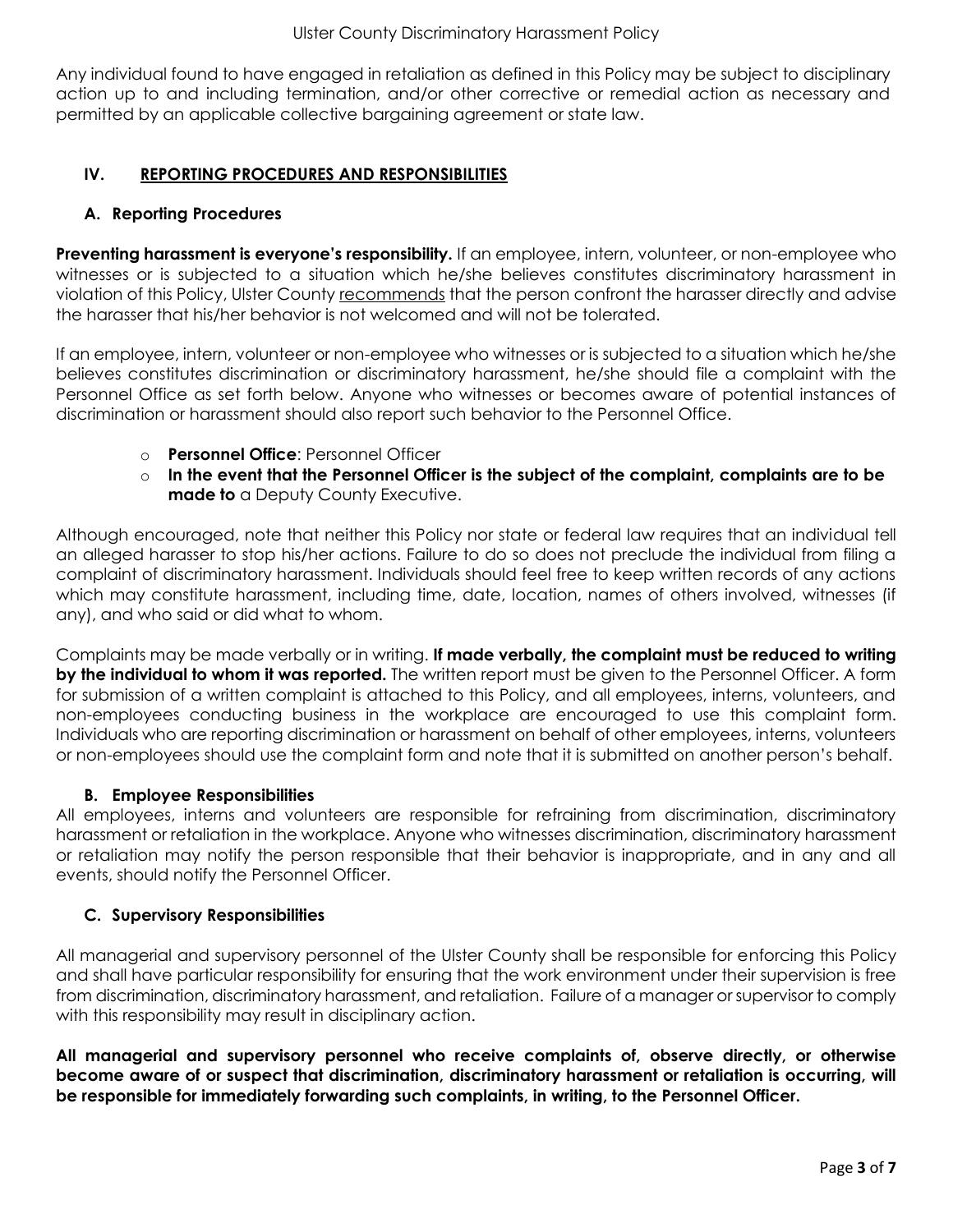Supervisors and managers will be subject to discipline (or other remedial or appropriate action) for failing to report suspected discriminatory harassment or otherwise knowingly allowing the harassment to continue. Supervisors and managers will also be subjected to discipline (or other remedial or appropriate action) if found to have engaged in discrimination, discriminatory harassment, or retaliation.

## **D. Employer Responsibilities**

Ulster County will conduct periodic mandatory training on the issues surrounding discrimination, discriminatory harassment, its effects and its appearances, and the role and responsibility of employees and managerial/supervisory personnel in preventing incidents of discrimination and harassment.

Ulster County will also distribute this Policy to all employees, interns and volunteers, and ensure that it is distributed to new employees as they are hired.

### **V. INVESTIGATION AND RESPONSE PROCEDURES**

Discrimination and discriminatory harassment complaints will be investigated. The Personnel Officer and/or their designee(s)will conduct a prompt and thorough investigation commencing immediately and completed as soon as possible. The investigation will be confidential to the greatest extent possible.

Any employee, volunteer, intern or non-employee may be required to cooperate as needed in an investigation of suspected discriminatory harassment. As further set forth herein, Ulster County will not tolerate retaliation against those who file complaints, support another's complaint, or participate in the investigation of a complaint.

The nature and extent of an investigation may vary on a case by case basis dependent upon the circumstances and extent of the allegations. Generally, investigations should be conducted in accordance with the following steps:

- Upon receipt of complaint, the Personnel Officer or their designee will conduct an immediate review of the allegations, and take interim actions, as appropriate. If the complaint is oral, encourage the individual to complete the "Complaint Form" in writing. If he or she refuses, prepare a Complaint Form or other write up of the complaint based on the oral reporting.
- If documents, emails or phone records are relevant to the allegations, take steps to obtain and preserve them.
- Request and review all relevant documents, including all electronic communications.
- Interview all parties involved, including any relevant witnesses.
- Create (at a minimum) written documentation of the investigation (such as a letter, memo or email), which contains the following:
	- o A list of all documents reviewed, along with a detailed summary of relevant documents;
	- o A list of names of those interviewed, along with a detailed summary of their statements;
	- o A timeline of events;
	- o A summary of prior relevant incidents, reported or unreported; and
	- o Recommendation(s) for the final resolution of the complaint, together with any recommendations for corrective or remedial actions to be taken.
- Keep the written documentation and associated documents in the employer's records.

Once the investigation is completed, the Personnel Officer or their designee will make a Final Determination as to whether the Policy has been violated.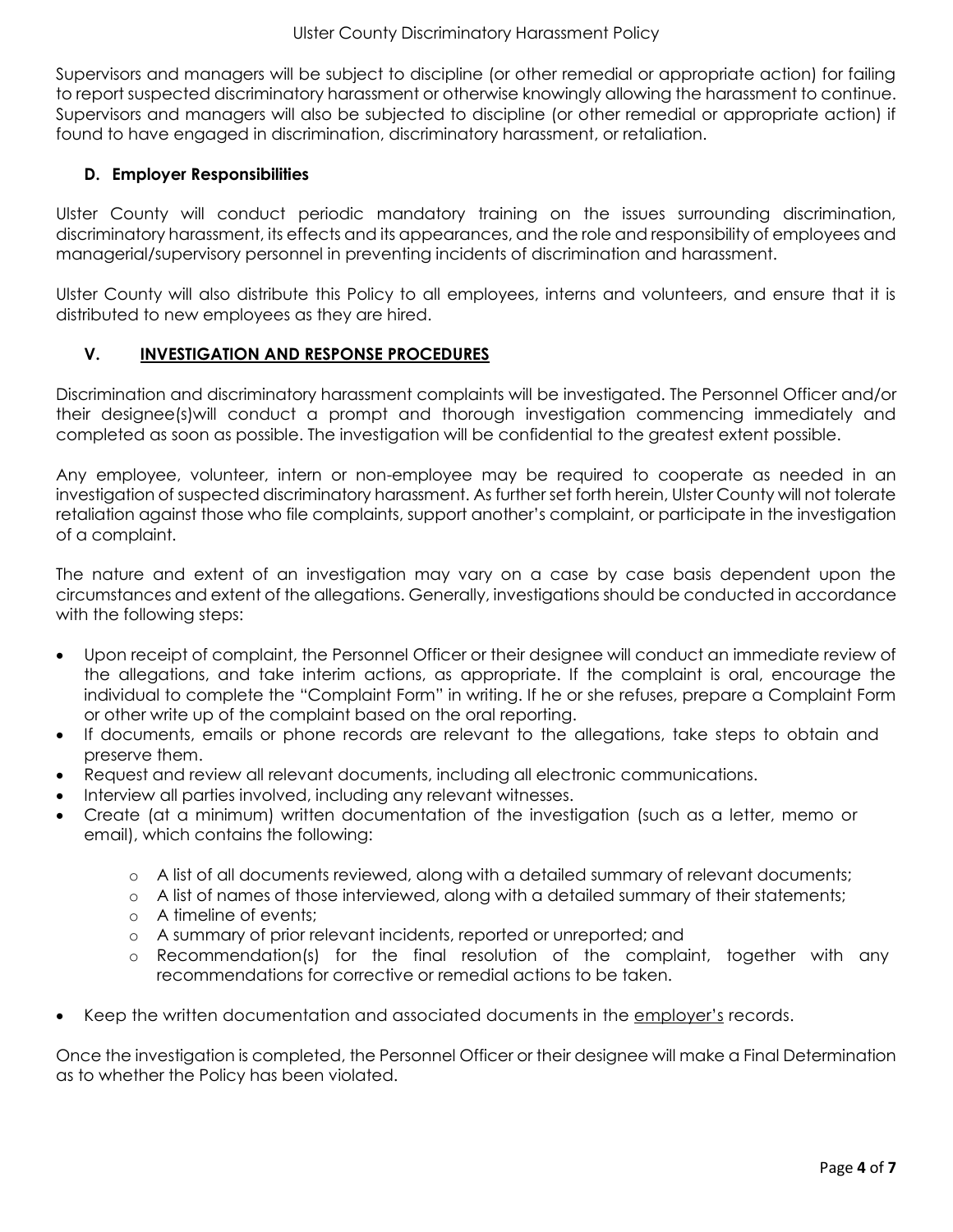The Personnel Officer or their designee shall promptly notify the complainant of the Final Determination, and also inform the complainant of their right to file a complaint or charge with the DHR or EEOC, or in an appropriate court.

If a complaint of discriminatory harassment, other harassment, or retaliation is determined to be founded, Ulster County will take disciplinary and/or corrective action in accordance with law and/or an applicable collective bargaining agreement. The Personnel Officer will be responsible for overseeing the implementation of any corrective or remedial actions.

If disciplinary charges are filed against an employee on the grounds that Ulster County has determined the employee is guilty of discrimination, discriminatory harassment or retaliation, the accused employee may exercise his/her rights through the disciplinary procedure provided for in his/her collective bargaining agreement, or state law, if applicable.

### **VI. FALSE REPORTS**

Reporting of a false complaint is a serious act. In the event it is found that an individual bringing the complaint has knowingly made false allegations, Ulster County may take appropriate remedial action and/or disciplinary action in accordance with the provisions of applicable collective bargaining agreement and/or state law.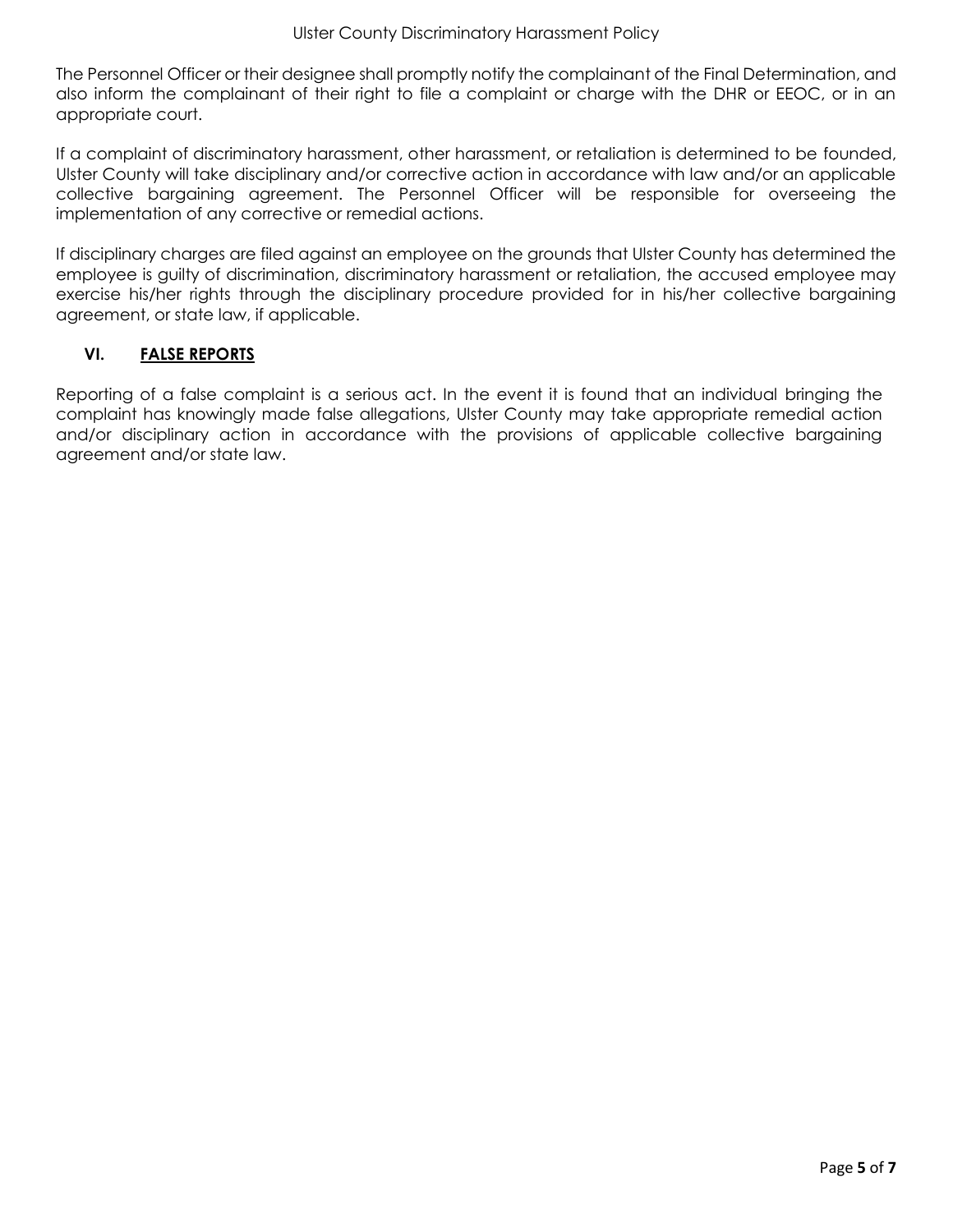#### **ULSTER COUNTY DISCRIMINATORY HARASSMENT PREVENTION COMPLAINT FORM (Submit to Personnel Officer)**

This form may be used to file a charge of discriminatory harassment which is a form of discrimination prohibited by federal law, the New York State Human Rights Law, and Ulster County Policy.

Filing this complaint form with Ulster County in no way deprives you of the right to file a complaint with the US Equal Employment Opportunity Commission, New York State Division of Human Rights, and/or the Federal/State courts.

|    | (PLEASE PRINT OR TYPE)                                                           |  |                  |                                                                                  |                                                                                        |  |
|----|----------------------------------------------------------------------------------|--|------------------|----------------------------------------------------------------------------------|----------------------------------------------------------------------------------------|--|
| 1. |                                                                                  |  |                  |                                                                                  |                                                                                        |  |
|    |                                                                                  |  |                  |                                                                                  |                                                                                        |  |
|    |                                                                                  |  |                  |                                                                                  |                                                                                        |  |
|    | Mailing Address (if different from residence) __________________________________ |  |                  |                                                                                  |                                                                                        |  |
|    |                                                                                  |  |                  |                                                                                  |                                                                                        |  |
| 2. |                                                                                  |  |                  |                                                                                  |                                                                                        |  |
|    |                                                                                  |  | (Month/Day/Year) |                                                                                  |                                                                                        |  |
|    |                                                                                  |  |                  |                                                                                  | (AN AFFIRMATIVE REPLY TO THIS QUESTION WILL IN NO WAY STOP A REVIEW OF YOUR COMPLAINT) |  |
| 3. | Alleged Discrimination Occurred on or about:                                     |  |                  |                                                                                  |                                                                                        |  |
|    |                                                                                  |  |                  |                                                                                  |                                                                                        |  |
|    |                                                                                  |  |                  | Is this alleged discrimination continuing: YES _________________________________ |                                                                                        |  |
|    |                                                                                  |  |                  | Describe the alleged act of harassment. Use additional sheets if necessary.      |                                                                                        |  |
|    |                                                                                  |  |                  |                                                                                  |                                                                                        |  |
|    |                                                                                  |  |                  |                                                                                  |                                                                                        |  |
|    |                                                                                  |  |                  |                                                                                  |                                                                                        |  |
|    |                                                                                  |  |                  | <u> 1989 - Johann Barn, mars an t-Amerikaansk komponister (* 1958)</u>           |                                                                                        |  |
|    |                                                                                  |  |                  |                                                                                  |                                                                                        |  |
|    |                                                                                  |  |                  |                                                                                  |                                                                                        |  |
|    |                                                                                  |  |                  |                                                                                  |                                                                                        |  |
|    |                                                                                  |  |                  |                                                                                  |                                                                                        |  |
|    |                                                                                  |  |                  |                                                                                  |                                                                                        |  |
|    |                                                                                  |  |                  |                                                                                  |                                                                                        |  |